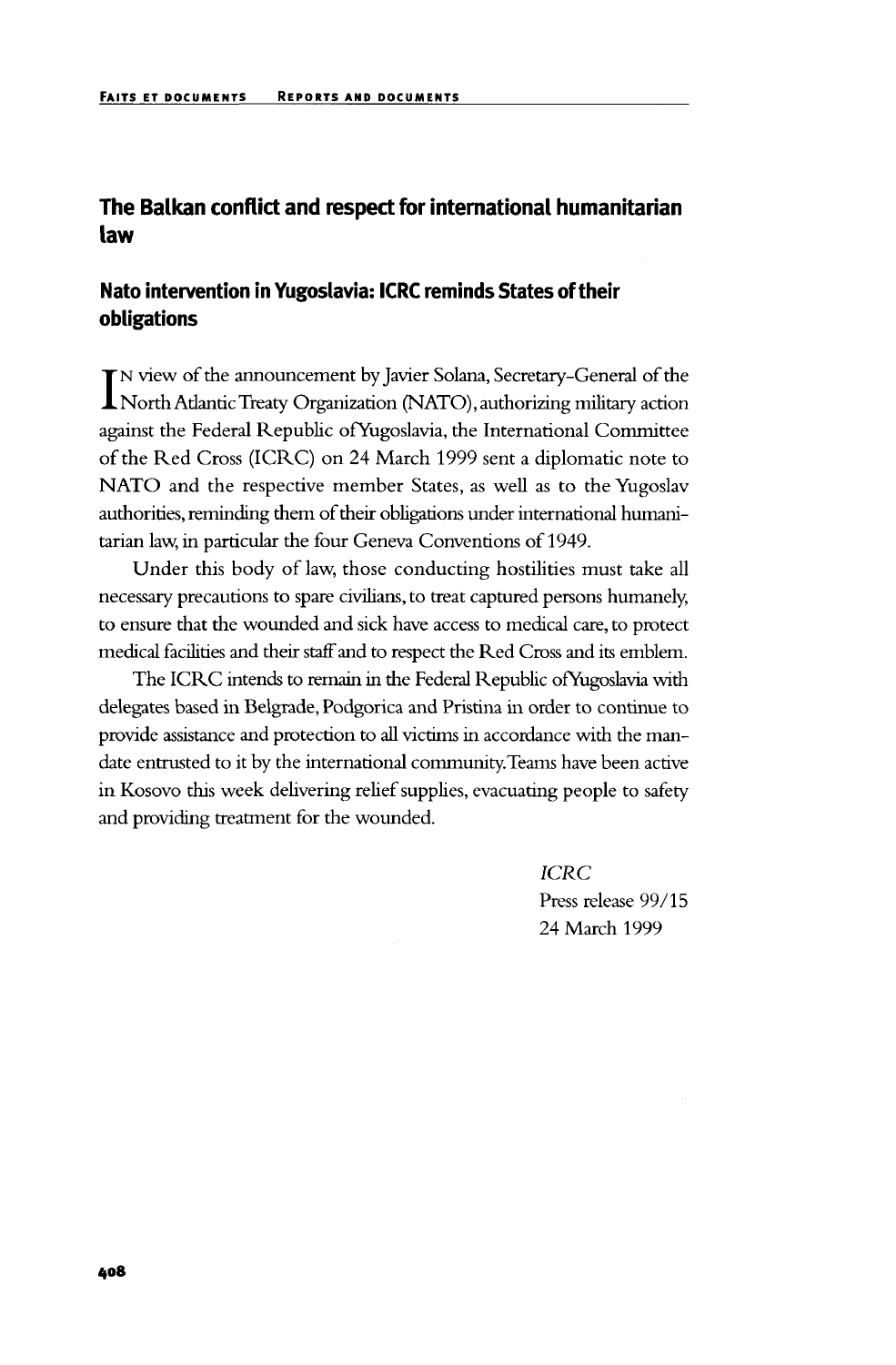## **Statement by the International Committee of the Red Cross of 26 April 1999**

SINCE NATO operations began against the Federal Republic of Yugoslavia<br>Sthere have been two concurrent and overlapping conflicts taking place in the country: that between Yugoslavia and die NATO member States which began on 24 March 1999 and that between Yugoslav forces and the Kosovo Liberation Army (KLA) which predates the latest events.

The International Committee of the Red Cross has consistently reminded all those taking part in the hostilities of dieir obligation to respect international humanitarian law. However, the organization has become increasingly concerned about compliance with the rules and principles of that law, in particular the impact that this dual conflict is having on the civilian population. Over the past four weeks, die ICRC has been in constant touch with all die warring parties to make known its concerns. The present statement specifies those concerns and calls for every effort to be made to ensure full compliance with the Geneva Conventions and their Additional Protocols as well as with all other treaty-based and customary rules and principles of applicable law.

#### **Civilian population driven from their homes**

Hundreds of thousands of Kosovo Albanian civilians have arrived in neighbouring countries and in the republic of Montenegro. They have stated that they had been forced to leave their homes, assaulted, robbed and in many cases threatened with death. There are also widespread reports of civilians being killed. The condition of these refugees and displaced people - their destitution and their terror — strongly support their claims of forced departure.

All of this leaves the ICRC in no doubt about the plight of those civilians still remaining in Kosovo. It therefore regards its return to the province as increasingly imperative.

The misery of those who have fled has been compounded by the conditions at the arrival points, where they have sometimes been forced to wait for days before receiving shelter and other assistance, and by the fact that they do not know what future awaits them.While the ICRC supports the principle that borders must be kept open to provide temporary sanctuary for refugees, this must be done in a humane manner that takes into account individual wishes and respects personal dignity.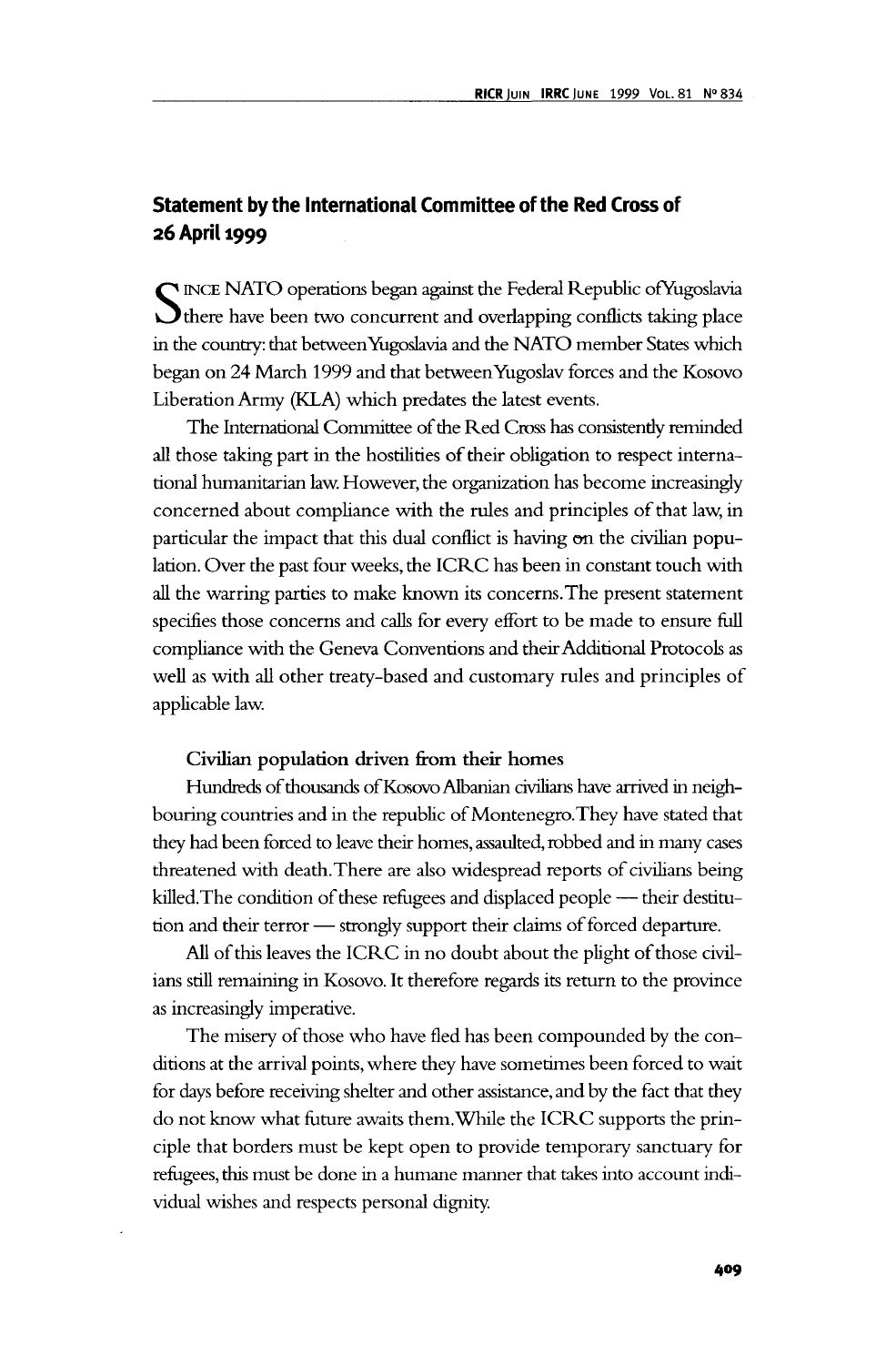Thousands of Serb and Romany families also face an uncertain future, having fled their homes in Kosovo out of fear of airstrikes or retaliation.

Among the essential principles of international humanitarian law are the requirements that civilians must be spared violence, that they must be treated humanely in all circumstances, that they may not be forcibly displaced and that their property must be respected. In particular, Article 3 common to the four Geneva Conventions stipulates that those persons who do not take part directly in the hostilities be treated with humanity in all circumstances. It also prohibits threats to their lives, their physical integrity and their dignity. In addition, international humanitarian law prohibits the forced displacement of civilians.

### **Civilian victims of airstrikes**

**It** is an obligation under international humanitarian law to avoid civilian casualties as far as possible.

During the first week or so of airstrikes, the number of civilian casualties did in fact appear to be low. As the air campaign has intensified, however, and the ICRC together with the Yugoslav Red Cross has conducted on-the-spot assessments of the need for humanitarian aid, both a corresponding rise in the number of Serbian civilian victims and increased damage to civilian objects have been observed. The destruction of industrial installations has deprived hundreds of thousands of civilians of their livelihood.

Major incidents involving civilians have been the destruction of a passenger train on a bridge and the attack on civilian vehicles in Kosovo. Both resulted in deaths and injuries.

An impartial and independent body must be allowed to survey requirements and provide assistance to the victims, whoever and wherever they may be.

According to international humanitarian law, the parties to the conflict must take every feasible precaution when carrying out attacks. This includes aborting missions if it becomes clear that the objective is not military in nature or that the attack may be expected to cause incidental loss of civilian life that would be excessive in relation to the military advantage anticipated.